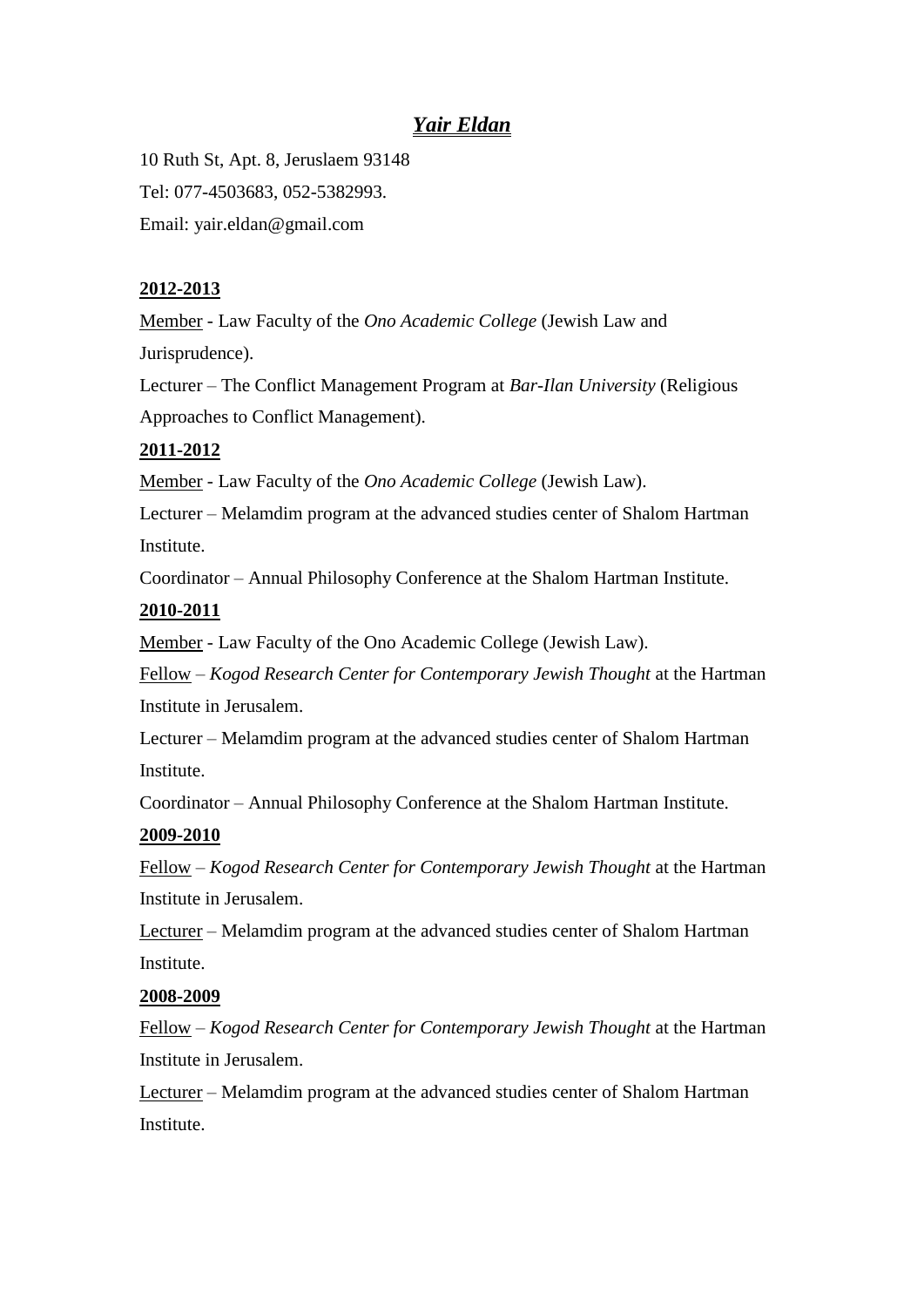Lecturer - Law Faculty of the *College of Management Academic Studies* (Law and Literature).

#### **2007-2008**

July 2008 – received PhD from Bar-Ilan University. Title of the Thesis: "Distancing and Death in Rabbinic Excommunication – A Theoretical-Critical Study".

Lecturer – Melamdim program at the advanced studies center of Shalom Hartman **Institute** 

Lecturer **-** Law Faculty of the *College of Management Academic Studies* (Law and Literature).

Junior Fellow - Advanced Studies Center of the Hartman Institute in Jerusalem.

#### **2006-2007**

PhD student – The Conflict Management Program at Bar-Ilan University.

#### **2005-2006**

PhD student – The Conflict Management Program at Bar-Ilan University.

Founder of the "One Verse Night" society at Goodenough College for International students (London). The society was a platform for inter-religious dialogue through canonical texts.

# **2003-2005**

Phd. Student - The Conflict management Program - Bar-Ilan University. Member of advanced Jewish studies study group at the Hartman Institute in Jerusalem.

# **2002-2003**

M.A. student for Cultural studies – Hebrew University.

Member of "Ktovet" poetry group.

# **2001-2002**

Parliamentary Assistant of MK Ophir Pines-Paz, chairman of the Constitution, Law and Justice Committee of the Knesset.

# **2000-2001**

Internship at Attias, Mayer and Fruchter Law Firm in Haifa (companies, civil law, litigation).

Member of the Israel Bar.

Member of "Helicon" poetry class.

# **1997-1999**

Member of the editorial board of "Mishpatim" Law Review of the H.U.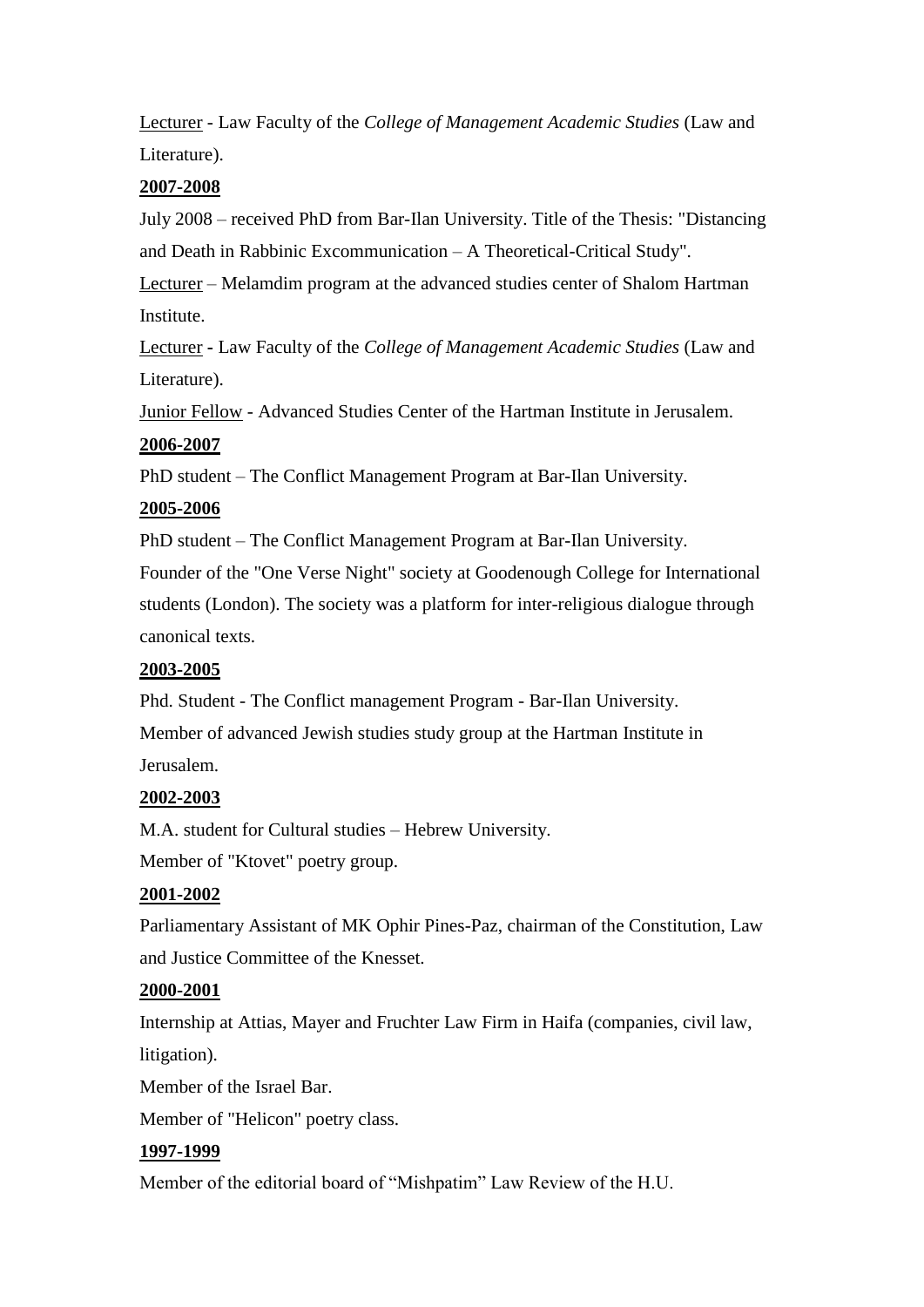#### **1996-1999**

Legal Training in the Law Faculty of the H.U.

# **1995-1996**

A semester was spent at the Faculty of Humanities in the Hebrew University (H.U.)

# **1991-1995**

Military service in the I.D.F as a Tanks officer. Served in an operational unit and then as an instructor in the Tank Commander Course.

# **1989-1991**

Hartman High school in Jerusalem.

# **Publications**

#### **Books**

**Excommunication, Death, and Mourning** (Resling, 2011, Hebrew)

# **Messianism? Idolatry! The Internal Logic of the Tractates in the Mishnah**

(Carmel, 2011, Hebrew)

**The Body Map** (a Novel, Yediot Sfarim, 2011, Hebrew)

# **Essays**

'You shall not stand by the blood of your neighbor', the turn of an idea and its impact on the Israeli society" (in Hebrew) - published in *Akdamot* 11, 7-37. "The Jewish search for uncertainty" (in Hebrew), *Akdamot* 16, 109-138. "Home" and "Revelation" – Metaphors in the Constitution Dispute in Israel, 12 *Organizational Analysis*, 32-47 "Ta'anit Tractate – The Image of a community excommunicated by God". *Akdamot* 19, 165-182. "Agnon as a Midrash creator and a social critic" (in Hebrew), *Deot* 17, pg. 35. "With Us In All Our Trials", A Study in Ha-gilgul, *Twenty-four Readings in Aharon Appelfeld's Literary Work,* Edited by Avi Sagi and Avidov Lipsker (Bar Ilan, 2011). Poems published in *Helicon, Mashiv ha'ruach, Anonymous-fish, Iton 77*.

# **Newspaper and Media Articles (partial list)**